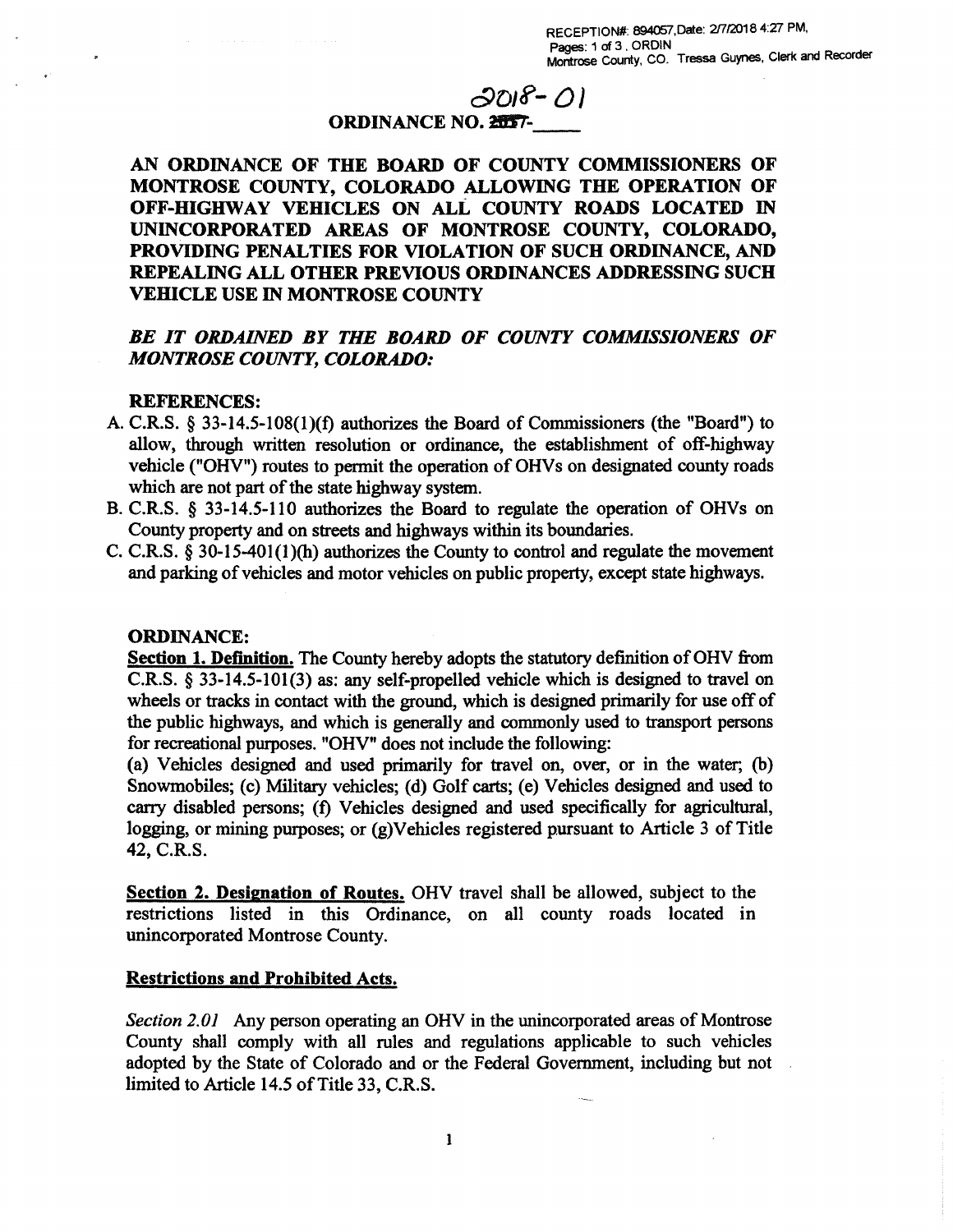Section 2.02 Any person operating an OHV on a county road pursuant to this Ordinance shall be in possession of a valid motor vehicle operator's license and be at least 16 years of age.

*Section 2.03* OHVs operating on Montrose County roads shall be equipped, as provided by state law, C.R.S. 13-14.5-109, with:

- (a) muffler in constant operation and properly maintained, the muffler must conform to the noise abatement standards set forth in C.R.S. 25-12-110, as amended;
- (b) a braking system that may be operated by hand or foot, capable of producing deceleration of 14 feet per second on level ground at a speed of 20 miles per hour. The braking system must be adequate to control the movement of, and to stop and to hold the off-highway vehicle stationary on any grade upon which operated;
- (c) at least one lighted head lamp and one lighted tail lamp, each having the minimum candlepower prescribed by regulation of the Division of Parks and Wildlife while being operated between the hours of sunset and sunrise.

*Section 2.04* It shall be unlawful to operate an OHV on Montrose County roads in any of the following manners:

- (a) On any portion of any street except the far right side of the street, as practicable;
- (b) To ride together in any pattern except in single file;

*Section 2.05* OHVs operating on Montrose County roads shall be considered to be motor vehicles for purposes of maintaining at least the minimum liability insurance coverage required by the Colorado Motor Vehicle Financial Responsibility Law, Title 42, Article 7, C.R.S.

*Section 2.06* On county roads, OHVs shall not exceed 35 miles per hour or the posted speed limit, whichever is less.

*Section 2.07* All OHVs, and the operation thereof, are required to abide by state law and regulations promulgated pursuant to C.R.S. 13-14.5-101, et. seq. and violations shall be enforced consistent with those statutory and regulatory provisions.

**Section 3. Limitations.** This Ordinance does not authorize or designate the use of OHV's on lands, roads or trails under the jurisdiction of municipalities or state or federal agencies or on other lands or roads not under the jurisdiction of Montrose County as set forth in Section 1. Nothing in this Ordinance shall prohibit the use of OHVs for agricultural purposes on any public road.

**Section 4. Application.** The restrictions on operation of OHVs contained in this Ordinance shall apply to every street, alley, sidewalk area, driveway, park, and to every other public way or public place or public parking area, either within or outside